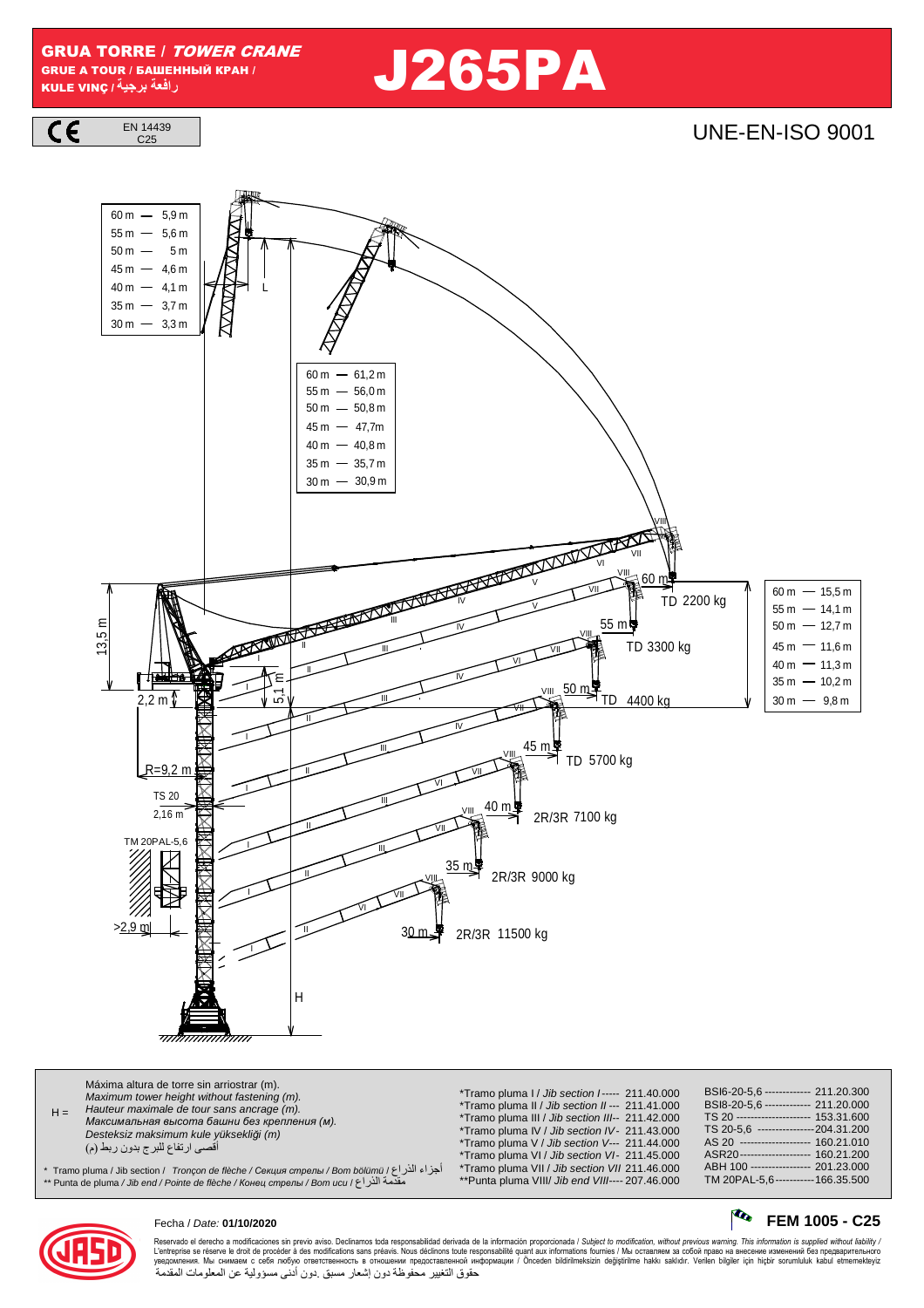### ALTURAS / HEIGHTS / HAUTEUR / ВЫСОТА / YÜKSEKLIK / **ارتفاع ارتفاع** J265PA



Viento fuera de servicio / Out of service wind / Vitesse du vent hors service / *Ветровая нагрузка <sup>в</sup> покое* / Rüzgar devre dı*ş*ı / الخدمة خارج الريح

- i Consultar / Consult / Nous consulter / *Консультируйтесь* / Danı*ş*ınız / إلى الرجوع
- · En servicio / In service / En service / *<sup>В</sup> работе* / Devrede / الخدمة في
- Fuera de servicio / Out of service / Hors service / *<sup>В</sup> покое* / Devre dı*ş*ı / الخدمة خارج



Reservado el derecho a modificaciones sin previo aviso. Declinamos toda responsabilidad derivada de la información proporcionada / Subjec*t to modification, without previous warning. This information is supplied without l* حقوق التغيير محفوظة دون إشعار مسبق .دون أدنى مسؤولية عن المعلومات المقدمة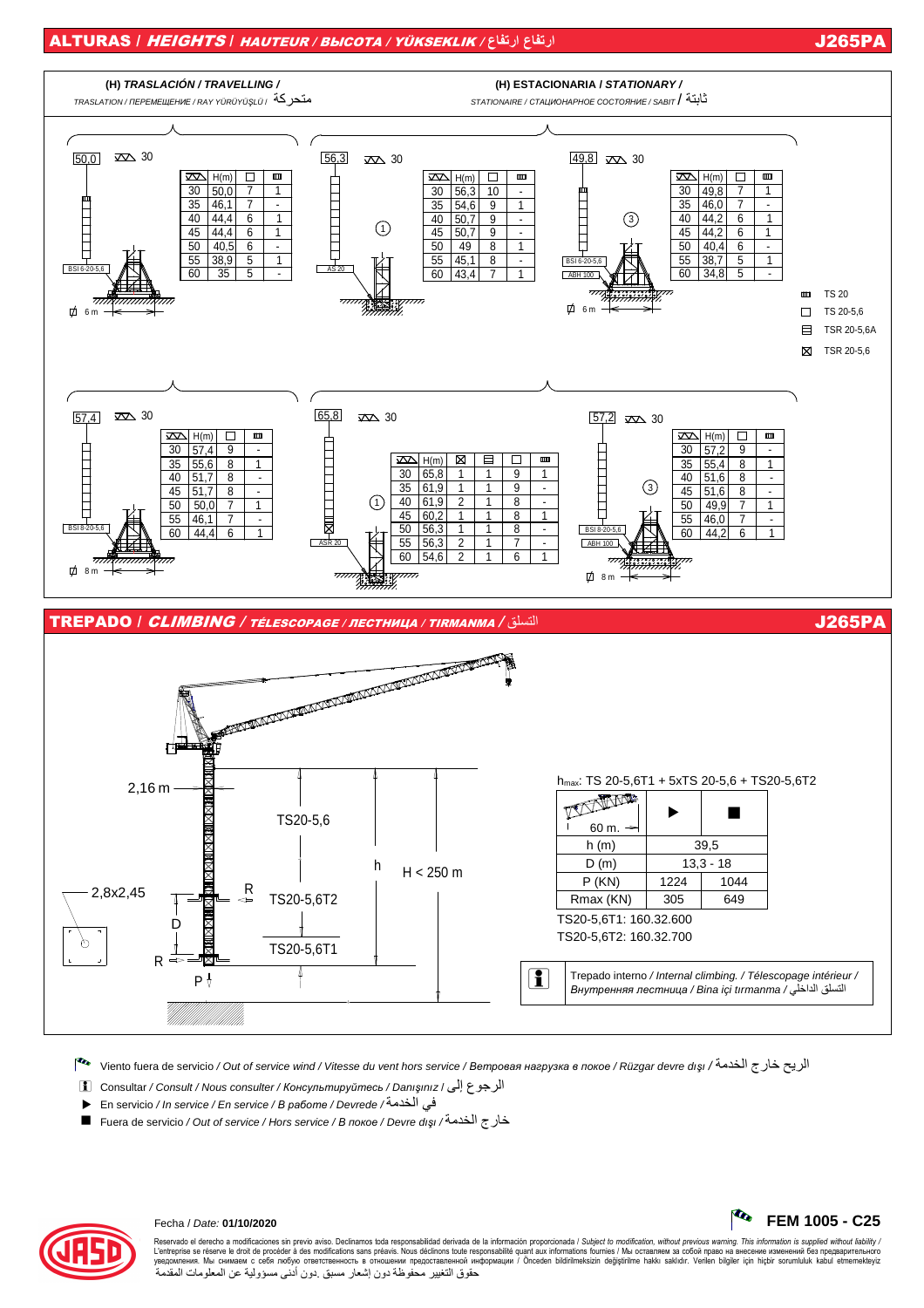| <b>CARGAS / LOADS / CHARGES / HALPY3KU / YÜKLER / JUSTER</b> |                          |                                                                                                                                                                                                                                                                  |     |     |     |     |     |     | <b>J265PA</b> |  |
|--------------------------------------------------------------|--------------------------|------------------------------------------------------------------------------------------------------------------------------------------------------------------------------------------------------------------------------------------------------------------|-----|-----|-----|-----|-----|-----|---------------|--|
| <b>TD</b> [t]                                                | <b>TD</b><br>6t @<br>(m) | / Cargas máximas / Maximum loads / Charges maximales<br>أقصىي حمولة/ Максимальные нагрузки / Maksimum yük<br>$TD - 6t$<br>Alcance del gancho [m] / Hook reach [m] / Portée du crochet (m) / Paðuyc действия крюка (m) /<br>Kancanın yüksekliği (m) / امدى الخطاف |     |     |     |     |     |     |               |  |
|                                                              | <b>RADI</b>              |                                                                                                                                                                                                                                                                  |     |     |     |     |     |     |               |  |
|                                                              |                          | 25                                                                                                                                                                                                                                                               | 30  | 35  | 40  | 45  | 50  | 55  | 60            |  |
| 60 m                                                         | 41,5                     | 6,0                                                                                                                                                                                                                                                              | 6,0 | 6,0 | 6,0 | 5,1 | 3,9 | 3,0 | 2,2           |  |
| 55 m                                                         | 42,6                     | 6,0                                                                                                                                                                                                                                                              | 6,0 | 6,0 | 6,0 | 5,4 | 4,3 | 3,3 |               |  |
| 50 m                                                         | 43,2                     | 6,0                                                                                                                                                                                                                                                              | 6,0 | 6,0 | 6,0 | 5,5 | 4,4 |     |               |  |
| 45 m                                                         | 43,8                     | 6,0                                                                                                                                                                                                                                                              | 6,0 | 6,0 | 6,0 | 5,7 |     |     |               |  |
| 40 m                                                         | 40,0                     | 6,0                                                                                                                                                                                                                                                              | 6,0 | 6,0 | 6,0 |     |     |     |               |  |
| 35 <sub>m</sub>                                              | 35,0                     | 6,0                                                                                                                                                                                                                                                              | 6,0 | 6,0 |     |     |     |     |               |  |
| 30 <sub>m</sub>                                              | 30,0                     | 6,0                                                                                                                                                                                                                                                              | 6,0 |     |     |     |     |     |               |  |
|                                                              |                          |                                                                                                                                                                                                                                                                  |     |     |     |     |     |     |               |  |

| <b>TD/2R/3R [t]</b> | 3R<br>18t | 2R<br>12t<br>@[m] | <b>TD</b><br>6t<br>@[m] | Cargas máximas / Maximum loads / Charges maximales /<br>Максимальные нагрузки / Maksimum yük /أقصبي حمولة/<br>TD/2R/3R - 6t/12t/18t |      |      |     |     |     |     |     |     |
|---------------------|-----------|-------------------|-------------------------|-------------------------------------------------------------------------------------------------------------------------------------|------|------|-----|-----|-----|-----|-----|-----|
|                     | @[m]      |                   |                         | Alcance del gancho [m] / Hook reach [m] / Portée du crochet (m) / Радиус действия крюка (m)<br>Kancanın yüksekliği (m) / مدى الخطاف |      |      |     |     |     |     |     |     |
|                     |           |                   |                         | 20                                                                                                                                  | 25   | 30   | 35  | 40  | 45  | 50  | 55  | 60  |
| 60 m                |           | 27,5              | 41,0                    | 12,0                                                                                                                                | 12,0 | 10,5 | 8,1 | 6,3 | 4,9 | 3,8 | 2,8 | 2,0 |
| 55 m                |           | 27,9              | 42,0                    | 12,0                                                                                                                                | 12,0 | 10,7 | 8,4 | 6,6 | 5,2 | 4,1 | 3,1 |     |
| 50 m                | 20,9      | 28,1              | 42,6                    | 18,0                                                                                                                                | 14,2 | 10,9 | 8,5 | 6,8 | 5,4 | 4,2 |     |     |
| 45 m                | 20,9      | 28,2              | 43,1                    | 18,0                                                                                                                                | 14,2 | 11,0 | 8,7 | 6,9 | 5,5 |     |     |     |
| 40 m                | 21,1      | 28,6              | 40,0                    | 18,0                                                                                                                                | 14,4 | 11,2 | 8,9 | 7,1 |     |     |     |     |
| 35 m                | 21,1      | 28,8              | 35,0                    | 18,0                                                                                                                                | 14,5 | 11,3 | 9,0 |     |     |     |     |     |
| 30 m                | 21,3      | 29,1              | 30,0                    | 18,0                                                                                                                                | 14,7 | 11,5 |     |     |     |     |     |     |



Reservado el derecho a modificaciones sin previo aviso. Declinamos toda responsabilidad derivada de la información proporcionada / Subjec*t to modification, without previous warning. This information is supplied without*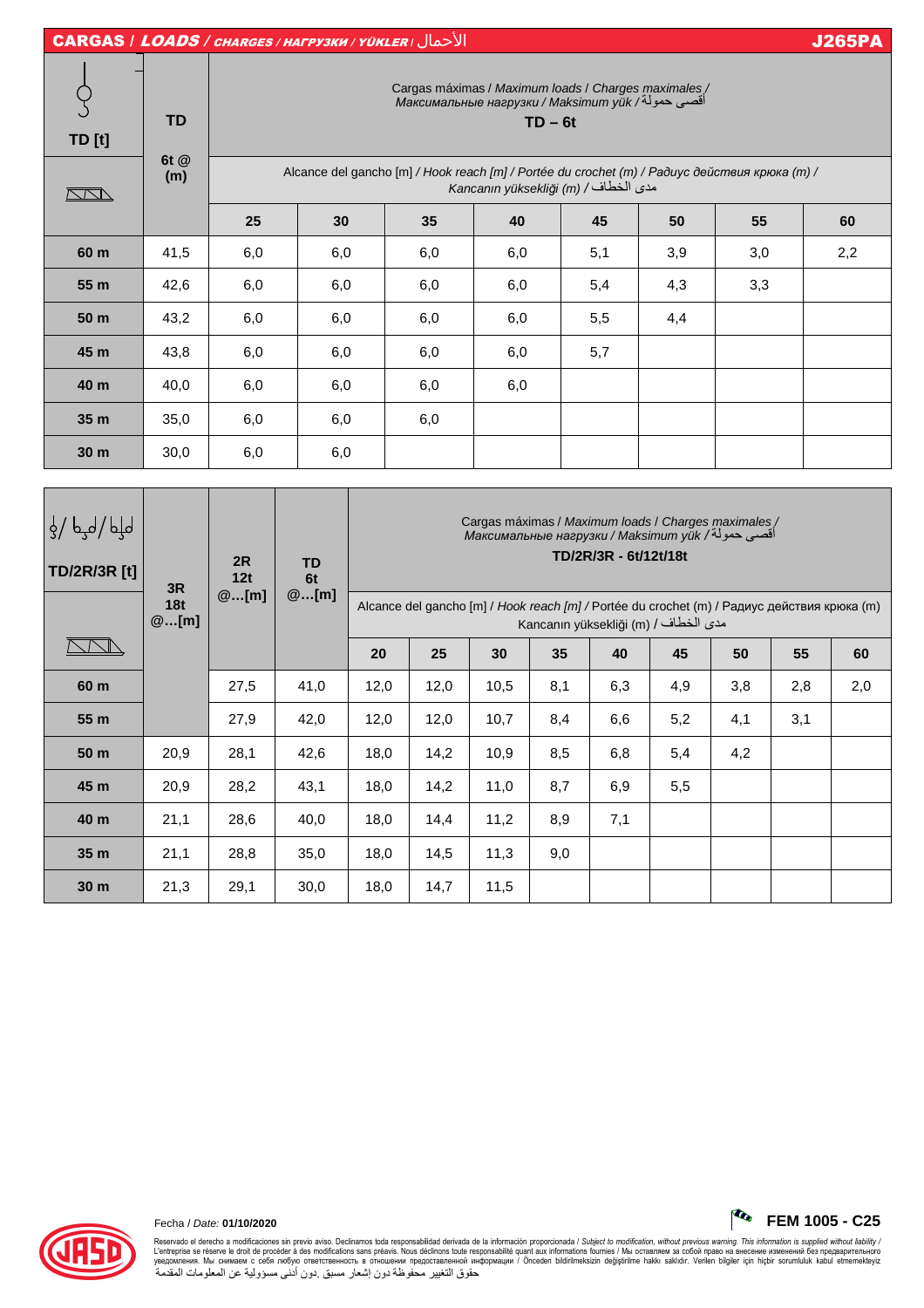



## Fecha / Date: **01/10/2020 FEM 1005 - C25**

Reservado el derecho a modificaciones sin previo aviso. Declinamos toda responsabilidad derivada de la información proporcionada / Subjec*t to modification, without previous warning. This information is supplied without l* حقوق التغيير محفوظة دون إشعار مسبق .دون أدنى مسؤولية عن المعلومات المقدمة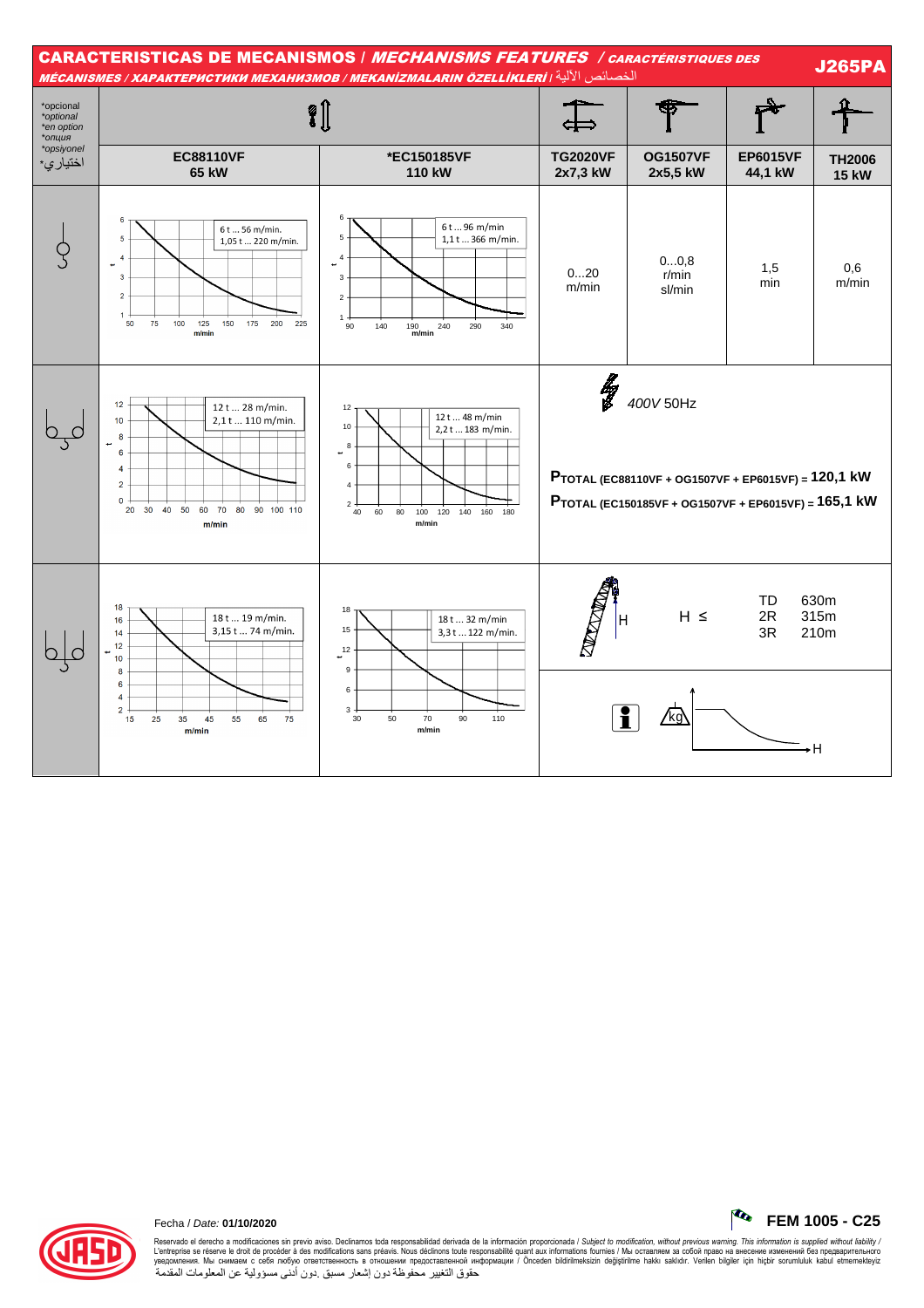| قائمة التحميل/ LISTA DE EMBARQUE / PACKING LIST / LISTE DE COLISAGE CПИСОК ПОСТАВКИ / ÇEKİ LISTESİ                                                                                                                                                                                                                                                              |                                     |                                                                 |                                                             |                                                             | <b>J265PA</b>                                      |
|-----------------------------------------------------------------------------------------------------------------------------------------------------------------------------------------------------------------------------------------------------------------------------------------------------------------------------------------------------------------|-------------------------------------|-----------------------------------------------------------------|-------------------------------------------------------------|-------------------------------------------------------------|----------------------------------------------------|
| DENOMINACIÓN / DENOMINATION / DÉSIGNATION / HA3BAHUE / AÇIKLAMA /سم/                                                                                                                                                                                                                                                                                            |                                     | $L$ [m]                                                         | A[m]                                                        | H[m]                                                        | $P / W$ [kg]                                       |
| Torre inferior / Lower tower<br>TSI20-5,6<br>البرج السفلي / Tour inférieure / Нижняя башня Alt kule                                                                                                                                                                                                                                                             |                                     | 5,966                                                           | 2,328                                                       | 2,390                                                       | 5390                                               |
| <b>TS20</b><br>TS20-5,6<br>Torre /Tower<br>TSR20-5,6A<br>برج / Tour Башня / Kule /<br>TSR20-5,6<br>TR24-5,6                                                                                                                                                                                                                                                     |                                     | 4,236<br>5,966<br>5,926<br>5,990<br>5,990                       | 2,335<br>2,328<br>2,388<br>2,257<br>2,760                   | 2,348<br>2,390<br>2,325<br>2,257<br>2,835                   | 2690<br>3550<br>4170<br>4210<br>4760               |
| Torre asiento pista, base punta torre y orientación<br>Slewing table, tower head base and slewing mechanism<br>Tour pivot + base du porte-flèche + mécanisme d'orientation<br>Сиденье площадки + основание верхней секции башни +<br>поворотный механизм<br>Döner tabla+kule kafa bölümü tabanı+mekanizma<br>بـرج وحدة الدوارن + قاعدة رأس البرج + ألية الدوران |                                     | 5,918                                                           | 2,675                                                       | 3,085                                                       | 9900                                               |
| Punta de torre + pasteca<br>Tower head +reeving block<br>Structure de porte-flèche + moufle et fléchette                                                                                                                                                                                                                                                        | M<br>됙<br>$\downarrow$ <sup>A</sup> | 11,663                                                          | 1,910                                                       | 2,033                                                       | 6000                                               |
| (1)<br>Tramo de pluma<br>(II)<br>Jib section<br>(III)<br>Tronçon de flèche<br>(IV)<br>Секция стрелы<br>(V)<br>Bom bölümü<br>⊢L →<br>(VI)<br>أجزاء الذراع<br>(VII)                                                                                                                                                                                               | ェ<br>$A + \frac{1}{2}$              | 9,250<br>10,200<br>10,200<br>10,200<br>10,200<br>5,310<br>5,293 | 2,090<br>1.266<br>1,266<br>1,266<br>1,266<br>1,266<br>1,266 | 1,770<br>1,604<br>1,597<br>1,577<br>1,577<br>1,577<br>1,630 | 1580<br>1490<br>1373<br>1225<br>1171<br>682<br>926 |
| Punta de pluma / Jib end<br>مقدمة الذراع / Вот иси / Вотвед / Голне de flèche / Конец стрелы                                                                                                                                                                                                                                                                    | A                                   | 3,420                                                           | 1,580                                                       | 3,585                                                       | 880                                                |
| Polipasto / Hook assembly<br>بكرة / Palan / Полиспаст / Kanca takımı / أ                                                                                                                                                                                                                                                                                        | 再                                   | 0,918                                                           | 0,394                                                       | 1,218                                                       | 440                                                |
| Tirante sostén pluma / Jib support tie / Tirant de fleche /<br>Растяжка поддержки стрелы / Kol destek bağları<br>مشد دعامة الذراع/                                                                                                                                                                                                                              | ∏ ≖⊺<br><u>一</u>                    | 5,842                                                           | 0,360                                                       | 0,370                                                       | 1115                                               |
| Estructura contrapluma / Counterjib structure<br>Structure de contre-flèche / Структура противовесной<br>консоли / Denge kolunun yapısı المعاكس                                                                                                                                                                                                                 |                                     | 7,765                                                           | 1,925                                                       | 0,725                                                       | 1437                                               |
| Contrapluma con mecanismos / Counterjib with mechanisms /<br>Contre-flèche avec mécanismes / Противовесная консоль с<br>механизмами / Mekanizmalı denge kolu<br>الذراع المعاكس مع الأليات                                                                                                                                                                       | $\pm$<br>$\mathsf{A}$               | 7,765                                                           | 2,230                                                       | 2.390                                                       | 11800                                              |
| Plataforma y cabina / Platform and cabin / Plateforme et cabine /<br>платформа и кабина / Platform ve kabin / منصة وكابينة                                                                                                                                                                                                                                      |                                     | 3,420                                                           | 2,060                                                       | 2,400                                                       | 1095                                               |
| Elevación carga / Hoisting / levage de charge /<br><b>Mecanismos</b><br>Подъем груза / Yük kaldırma/<br>Mechanisms<br>رافع الحمولة                                                                                                                                                                                                                              |                                     | 2,372                                                           | 2,062                                                       | 2,077                                                       | 6200                                               |
| Mécanismes de<br>Механизмы<br>Elevación pluma / Luffing / Relevage de flèche<br>Mekanizmalar<br>/ Подъем стрелы / Yük kaldırma ve indirme /<br>آليات كهر بائية<br>رافع الذراع                                                                                                                                                                                   | 피                                   | 1,967                                                           | 2,631                                                       | 1,895                                                       | 3200                                               |
| Transporte torre de montaje/ Jacking cage<br>transport / Transport de tour de montage /<br>TM 20PAL-5,6<br>Транспортировка монтажной башни /<br>نقل برج التركيب / Kaldırma kafesinin taşınması                                                                                                                                                                  |                                     | 9,550                                                           | 2,070                                                       | 2,520                                                       | 5,690                                              |



# Fecha / Date: **01/10/2020 FEM 1005 - C25**

Reservado el derecho a modificaciones sin previo aviso. Declinamos toda responsabilidad derivada de la información proporcionada / Subjec*t to modification, without previous warning. This information is supplied without*